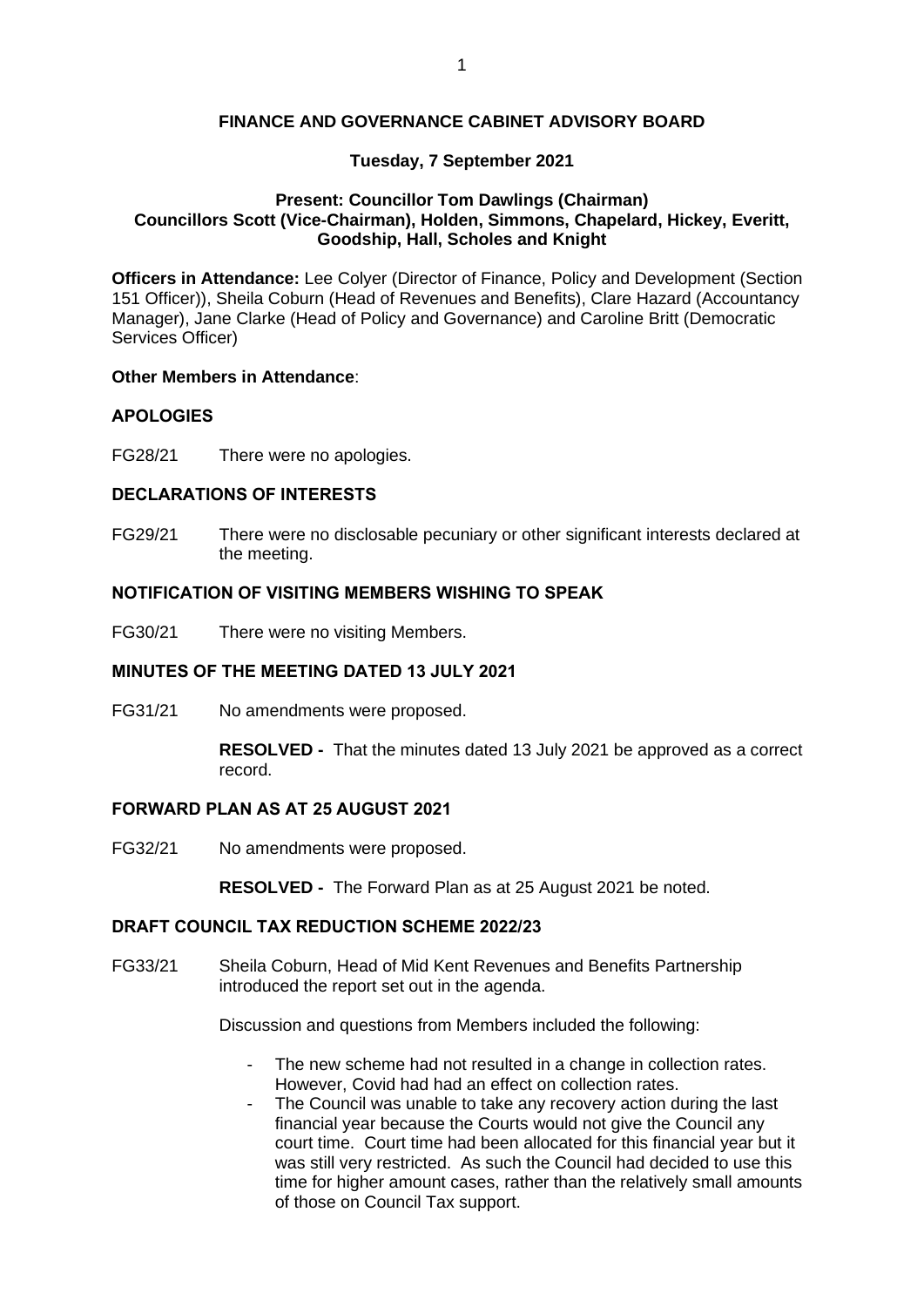- The cases would be heard at Sevenoaks or Medway. Courts were only accepting those with prebooked appointments which limited the number of cases that could be heard.
- The scheme now benefited from online application forms which were much easier to complete. The Council was also now looking to be able to automatically update any changes to Universal Credit directly onto the system which would then calculate whether there would be a change in band for the recipient.
- The Labour Group maintained their concern about cuts in benefits and support for the most vulnerable and therefore did not support the Council Tax Reduction Scheme.
- It was noted that lower paid workers had received a large amount of support over the last year. Additionally, there had been record increases in wages – 7% rise in the last 12 months. This was to be welcomed.
- The £20 increase in Universal Credit was a scheme introduced during the pandemic which was now coming to an end. It was not a cut in benefits.
- Those in receipt of Universal Credit paid a minimum of 20% Council Tax. The income banded scheme was only for those who were earning. Those who were not earning or were in receipt of statutory benefits would receive 80% of the total amount (and pay only 20%).
- It was noted that the Council Tax Reduction Scheme came into effect prior to the additional Universal Credit support introduced during the pandemic.

**RESOLVED –** That the recommendations to Cabinet as set out in the report be supported.

# **REVENUE MANAGEMENT REPORT - QUARTER 1**

FG34/21 Clare Hazard, Accountancy Manager introduced the report set out in the agenda.

Discussion and questions from Members included the following:

- The £486k support grant had already been received from Government.
- The £262k towards the cost of new burdens had also been received.
- The estimated £570k towards sales, fees and charges had not been received. The claim form needed for this had not been released so timing for this payment was not yet known.
- The overall assessment for Quarter 1 was good news. However the shortfall needed for next year was unlikely to receive any additional funding support from Government so it was predicted there would be financial difficulties for the Council going forward.

**RESOLVED –** That the recommendations to Cabinet as set out in the report be supported.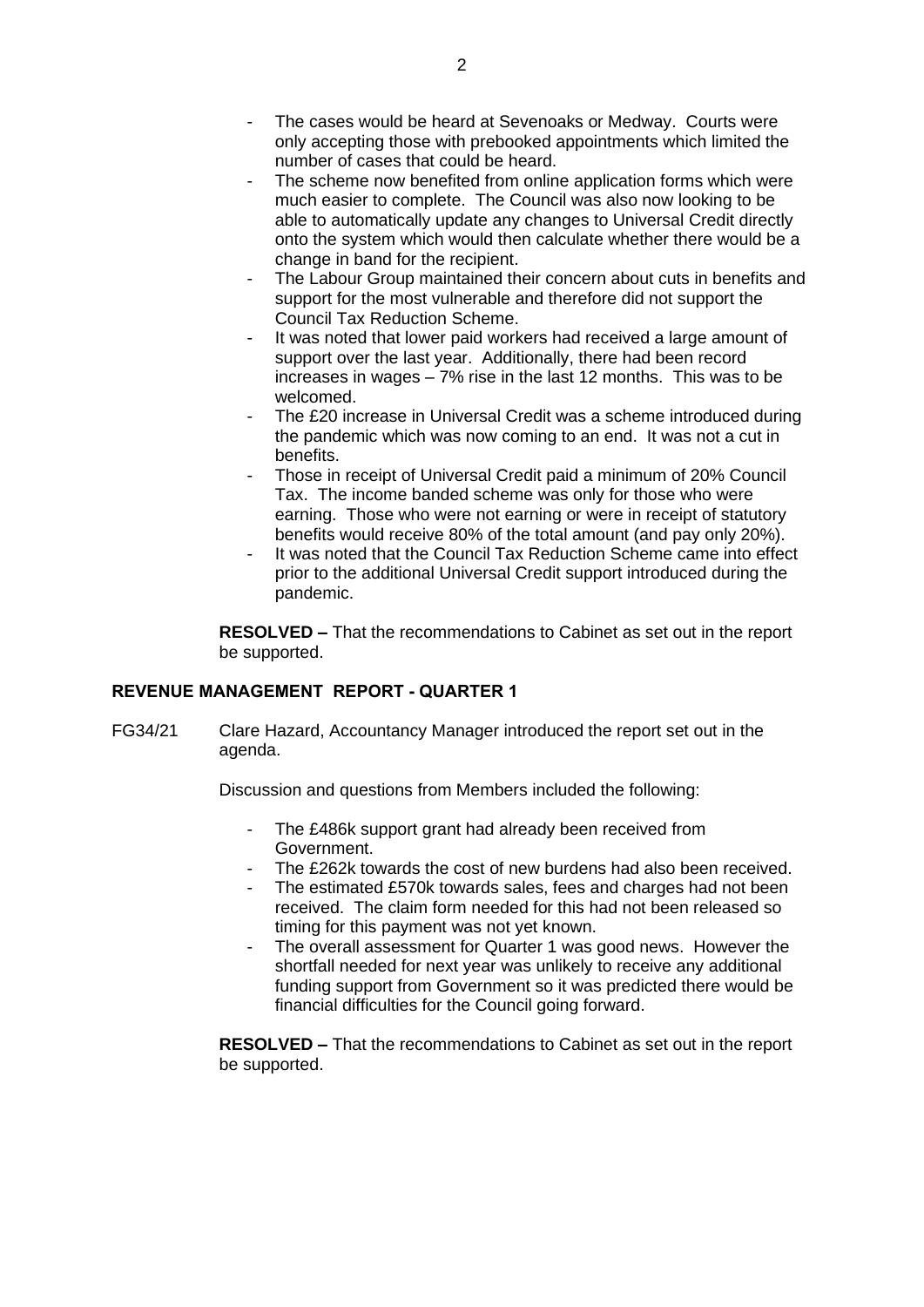#### **CAPITAL MANAGEMENT REPORT - QUARTER 1**

FG35/21 Clare Hazard, Accountancy Manager introduced the report set out in the agenda.

Discussion and questions from Members included the following:

- Appendix D provided a breakdown of the overall Capital Programme to 2024/25.
- The second table in Appendix D explained how the Capital Programme would be funded.
- Approval had been given to use up to £3,348,000 from the Public Works Loan Board but as yet it had not been allocated. It was therefore a potential source of funding rather than a Quarter 1 outturn.
- Of the £77k of S106 funding due to expire in 2021/22, £51k was included in the Capital Programme, the remaining amount had been allocated to two smaller schemes (not part of the Capital Programme) and it was expected the money would be spent this year.
- Details of the S106 money due to be allocated to Goudhurst (£3,000) would be reverted after the meeting.

**RESOLVED –** That the recommendations to Cabinet as set out in the report be supported.

## **TREASURY AND PRUDENTIAL INDICATOR MANAGEMENT REPORT - QUARTER 1**

FG36/21 Clare Hazard, Accountancy Manager introduced the report set out in the agenda.

> **RESOLVED –** That the recommendations to Cabinet as set out in the report be supported.

#### **PERFORMANCE SUMMARY QUARTER 1**

FG37/21 Jane Clarke, Head of Policy and Governance introduced the report set out in the agenda.

Discussion and questions from Members included the following:

- Complaints were not included as part of the Performance Summary Report. A complaints report would be included in Quarter 2 (December Cabinet cycle).
- The temporary accommodation performance indicator was underperforming. This was due to the pandemic as the Council was still housing people as part of the 'everyone in' scheme.
- The 'everyone in' scheme had finished but the Council continued to accommodate those in need.

**RESOLVED –** That the recommendations to Cabinet as set out in the report be supported.